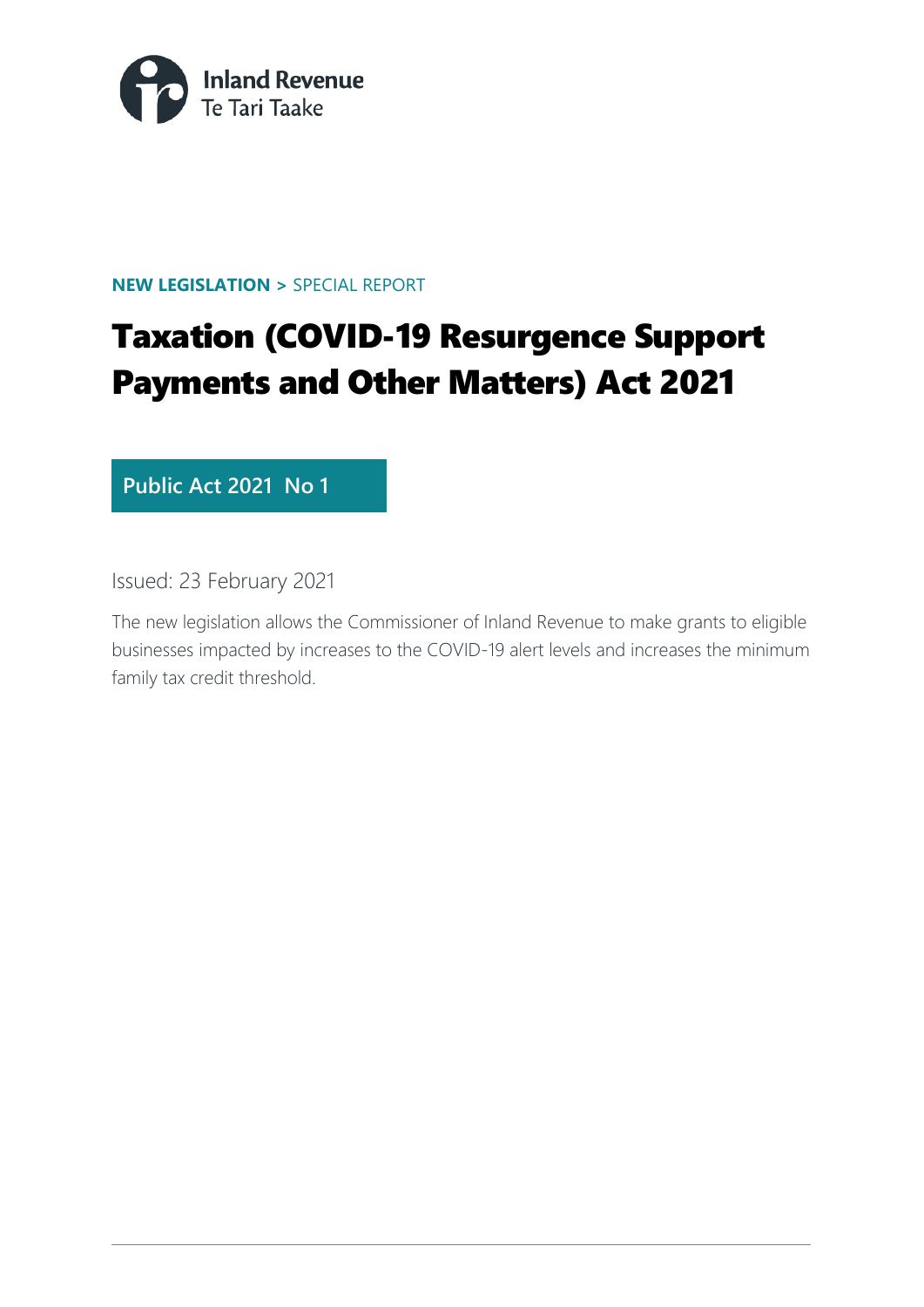

## **Table of Contents**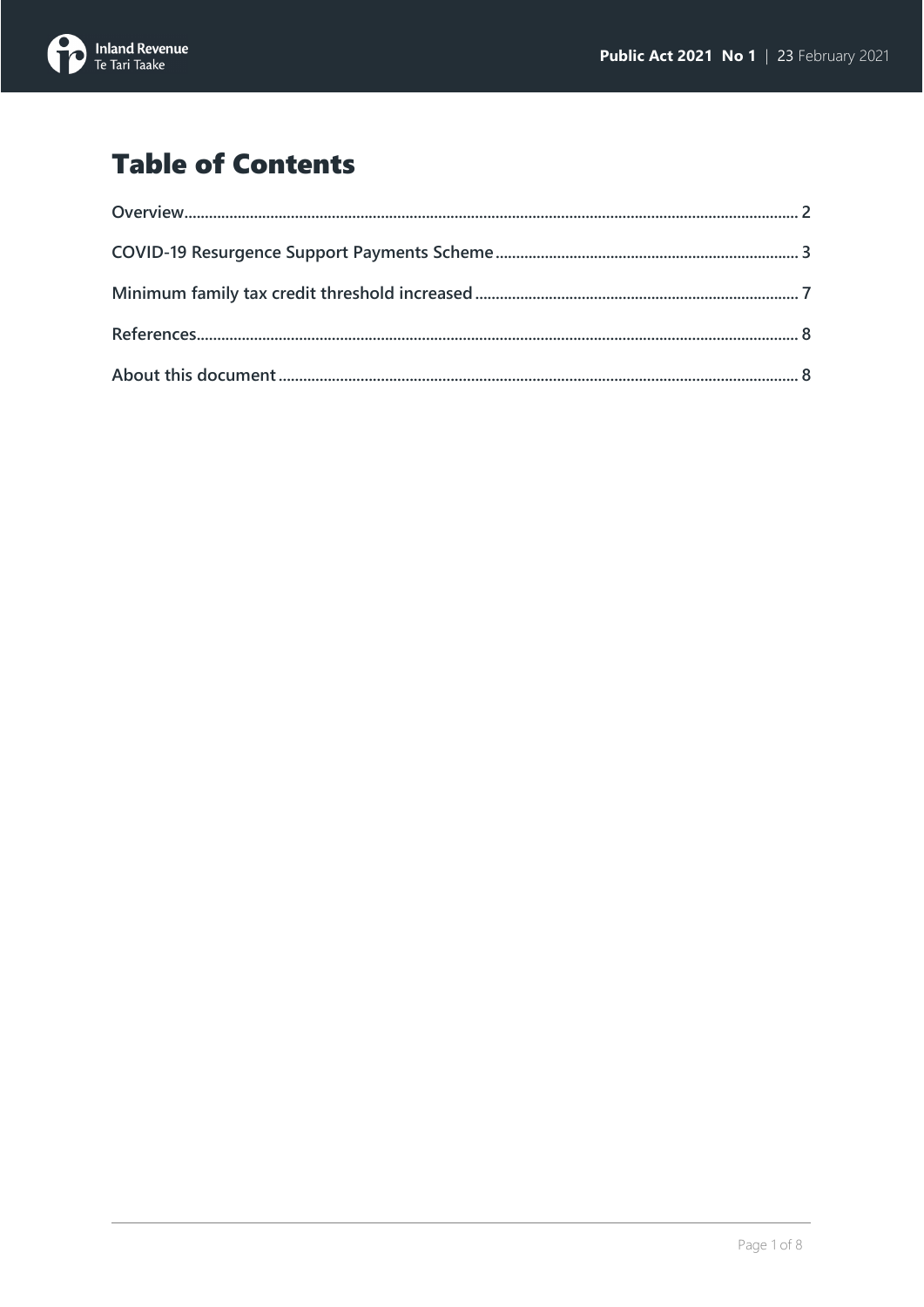

## <span id="page-2-0"></span>**Overview**

The Taxation (COVID-19 Resurgence Support Payments and Other Matters) Bill was passed under urgency on 16 February 2021. The new Act received Royal assent on 18 February 2021. It amends the Tax Administration Act 1994 and the Income Tax Act 2007.

The new legislation allows the Commissioner of Inland Revenue to make grants to eligible businesses impacted by increases to the COVID-19 alert levels and increases the minimum family tax credit threshold.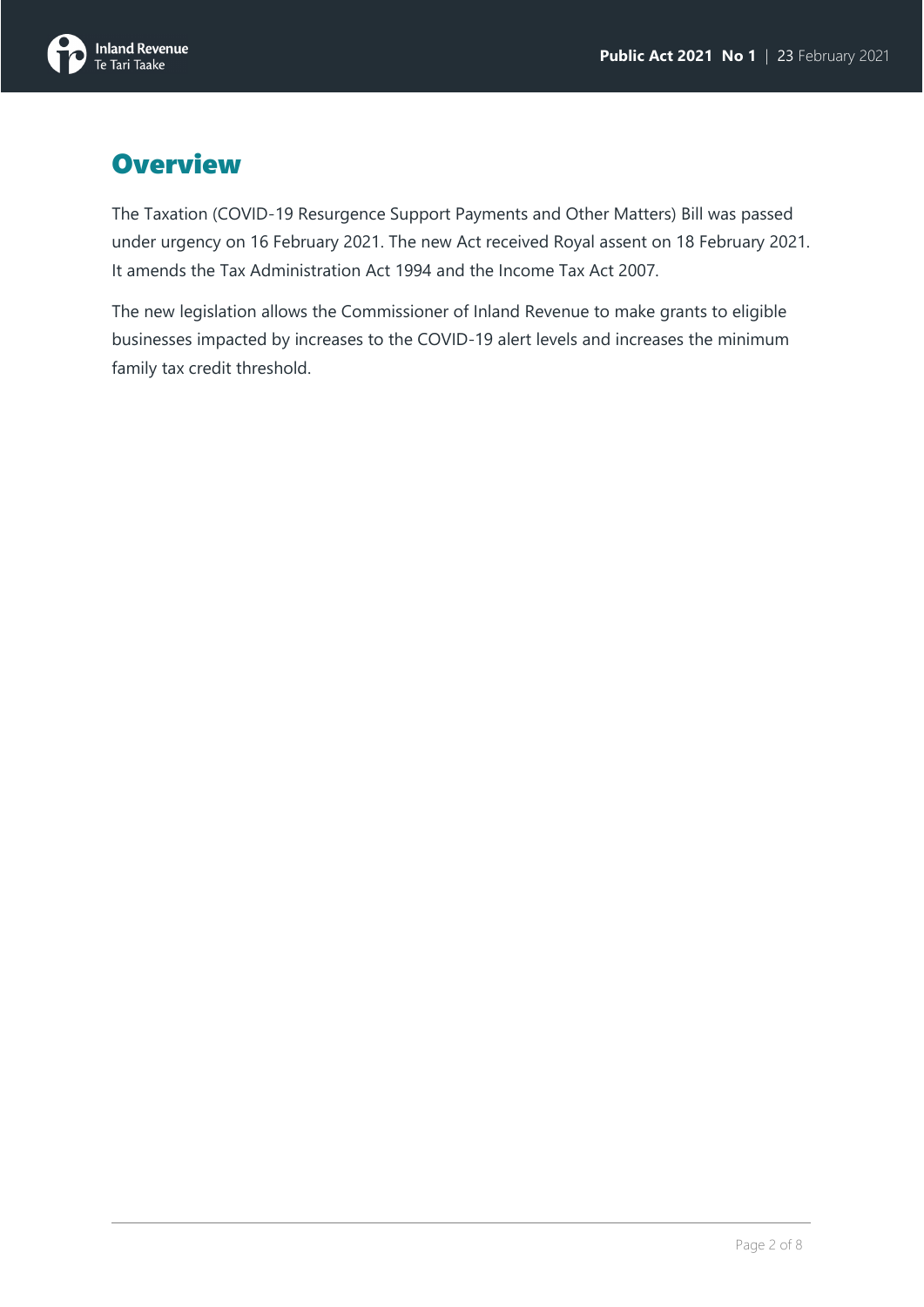

## <span id="page-3-0"></span>COVID-19 Resurgence Support Payments Scheme

#### *Sections 3, 7AAB, 7AAC, 157, and schedule 7 of the Tax Administration Act 1994; sections MB 13 and YA 1 of the Income Tax Act 2007*

The Act provides authorisation for the Commissioner of Inland Revenue to make grants to eligible businesses under the COVID-19 Resurgence Support Payments Scheme (the scheme) and to administer the scheme on behalf of the Government.

## **Background**

The Act contains a number of amendments to support the scheme to assist businesses who are adversely affected by increases to the COVID-19 alert levels.

The scheme is administered by Inland Revenue.

More detailed information on the operation of the scheme is available at [https://www.ird.govt.nz/covid-19/business-and-organisations/employing-staff/financial](https://www.ird.govt.nz/covid-19/business-and-organisations/employing-staff/financial-support/resurgence-support-payment)[support/resurgence-support-payment](https://www.ird.govt.nz/covid-19/business-and-organisations/employing-staff/financial-support/resurgence-support-payment)

## Key features

The new Act makes the following changes to the Tax Administration Act 1994 (TAA).

- **Inserting new section 7AAB authorising the Commissioner of Inland Revenue to make** grants to eligible businesses.
- **Inserting new section 7AAC which allows the scheme to be activated by Order in** Council.
- Amending the definition of "tax" in section 3 of the TAA to allow Inland Revenue to use its existing debt management and care and management powers to administer the scheme.
- Amending schedule 7 of the TAA to allow the Commissioner of Inland Revenue to publish information relating to the scheme, including names of persons to whom the Commissioner has made a grant under the scheme.

### Application date

The amendments apply from the date the Act received Royal assent.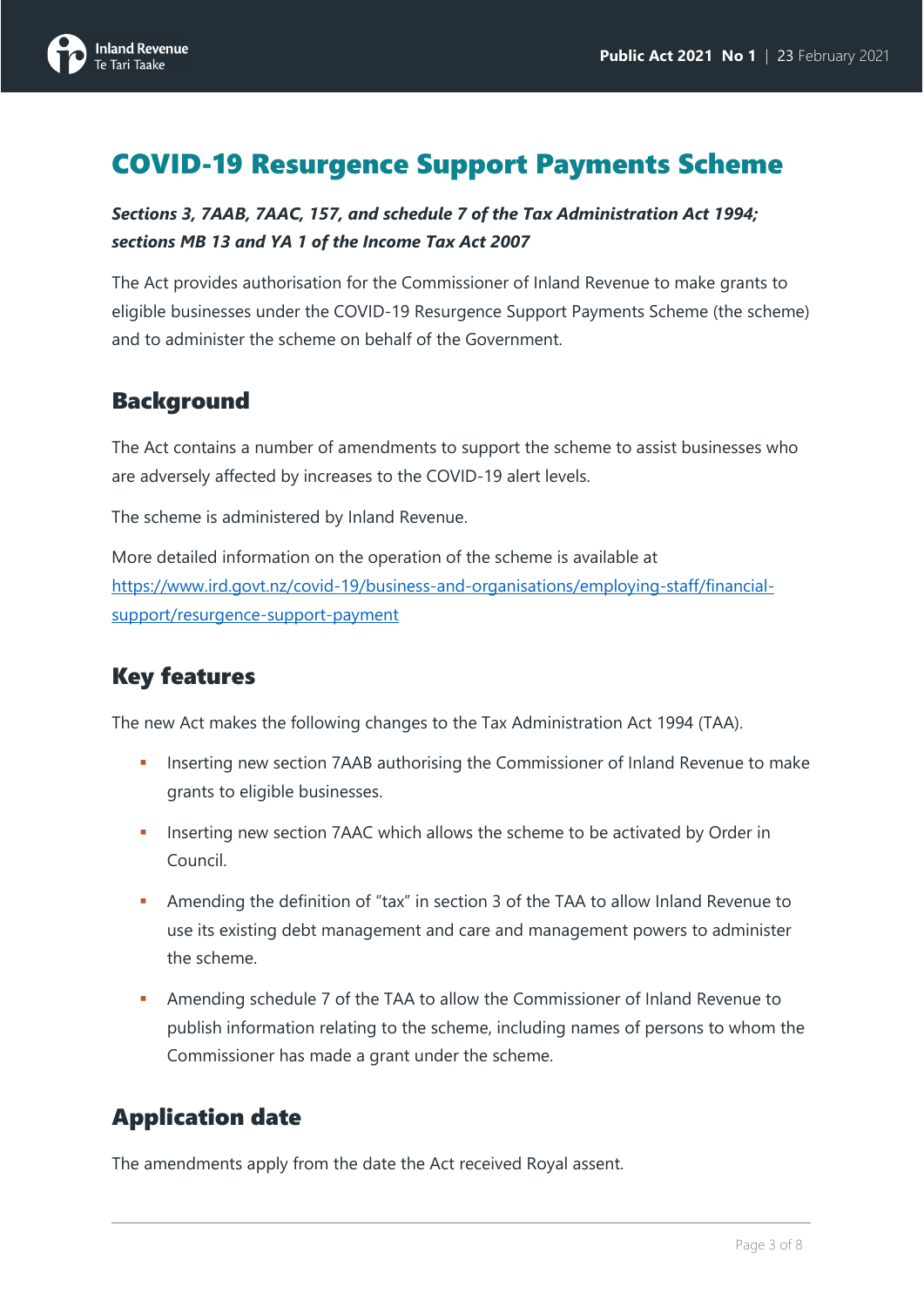

## Detailed analysis

The Act amends the Tax Administration Act 1994 and the Income Tax Act 2007.

#### Section 3 of the Tax Administration Act 1994

The definition of "tax" in section 3 of the Tax Administration Act 1994 is amended to include an amount payable in relation to the grant made under the scheme. The amendment would allow Inland Revenue to use its existing debt management and care and management powers to administer the grant.

#### Section 7AAB of the Tax Administration Act 1994

The new section 7AAB authorises the Commissioner of Inland Revenue to make a grant under the scheme to an eligible applicant when the scheme has been activated. The subsection (1) outlines:

- $\blacksquare$  the main criteria for activating the scheme an escalation in alert levels, and
- $\blacksquare$  the main eligibility criteria that the applicant has suffered a significant reduction in revenue as a result of the escalation in alert levels.

While the details of these two criteria have not been specified in the Act, the policies underpinning the scheme are as follows.

- The scheme may be activated when there is an increase in alert level from alert level 1 to alert level 2 or higher, and after remaining at an alert level higher than 1 for seven days or more.
- A reduction in revenue of 30% or more constitutes "a significant reduction in revenue". This is to be calculated by comparing a seven-day period at alert level 2 or higher with the typical weekly revenue in the six weeks preceding the move from alert level 1.
- The amount of decline in revenue will also be used to determine the size of the grant the applicant is eligible to receive. The amount of the grant will be the lower of the amount calculated using the formula (\$1,500 plus \$400 per FTE) and four times the amount the applicant's revenue has declined by as declared by them in their application.

In the event of an increase in alert levels from alert level 1, subsection (2) authorises the Commissioner of Inland Revenue to make a grant under the scheme to an eligible person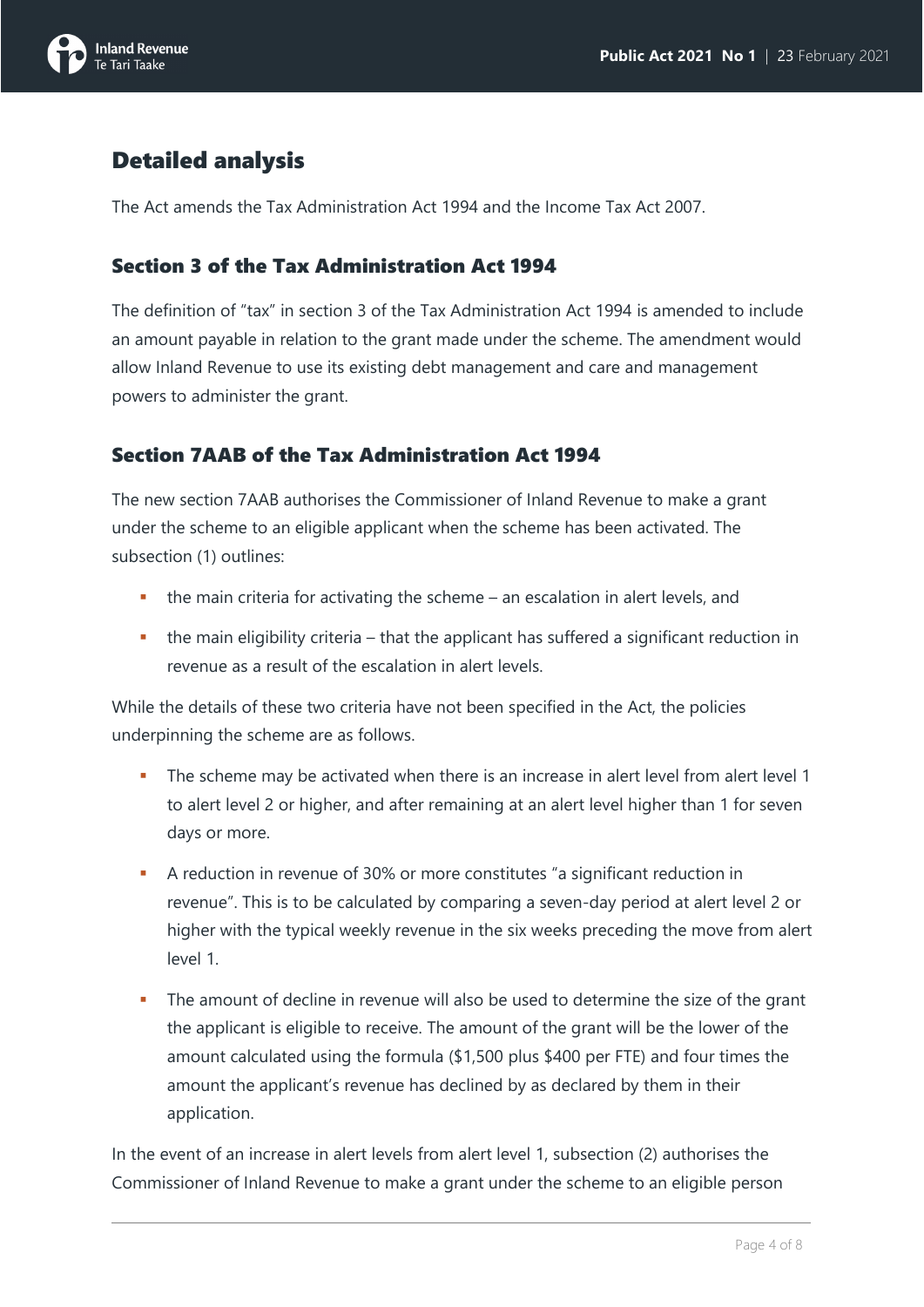

provided that the scheme has been activated by an Order in Council made under the new section 7AAC.

Once the scheme has been activated, subsection (3) requires the Commissioner of Inland Revenue to determine and publish the eligibility criteria and determine the terms and conditions of the scheme.

Subsections (6) and (7) require the entire amount of the grant, and any amount payable under the terms such as interest and penalties if any, to be paid back to the Commissioner of Inland Revenue under particular circumstances. This would ordinarily be when a person receives the grant despite not meeting the eligibility requirements, or when the recipient of the grant breaches the terms and conditions of the grant. However other circumstances may be specified in the terms and conditions.

Subsection (8) clarifies that the recipient of the grant must keep sufficient records to demonstrate that they meet the eligibility requirements and that they have not breached the terms and conditions. This information keeping requirement extends to the person who applied for the grant on behalf of the recipient.

Subsection (10) allows for the scheme to be activated and grants made under this scheme for increases in alert levels prior to the enactment of this Bill.

#### Section 7AAC of the Tax Administration Act 1994

The new section 7AAC allows the scheme to be activated by Order in Council. Such an Order in Council may describe a class or classes of persons who may apply for support under the scheme and specify:

- the period in which the scheme will operate
- the amount of the grant, and
- **any amendments to the scheme as required.**

Section 7AAC also allows the Order in Council to extend, renew, or replace a time limit in relation to the publication of information in relation to the scheme.

#### Section 157 of the Tax Administration Act 1994

The definition of "income tax" in section 157(10) of the Tax Administration Act 1994 is amended to include the entire amount of the grant that the recipient has to pay back. In the event that the recipient makes a default in the repayment of the grant to the Commissioner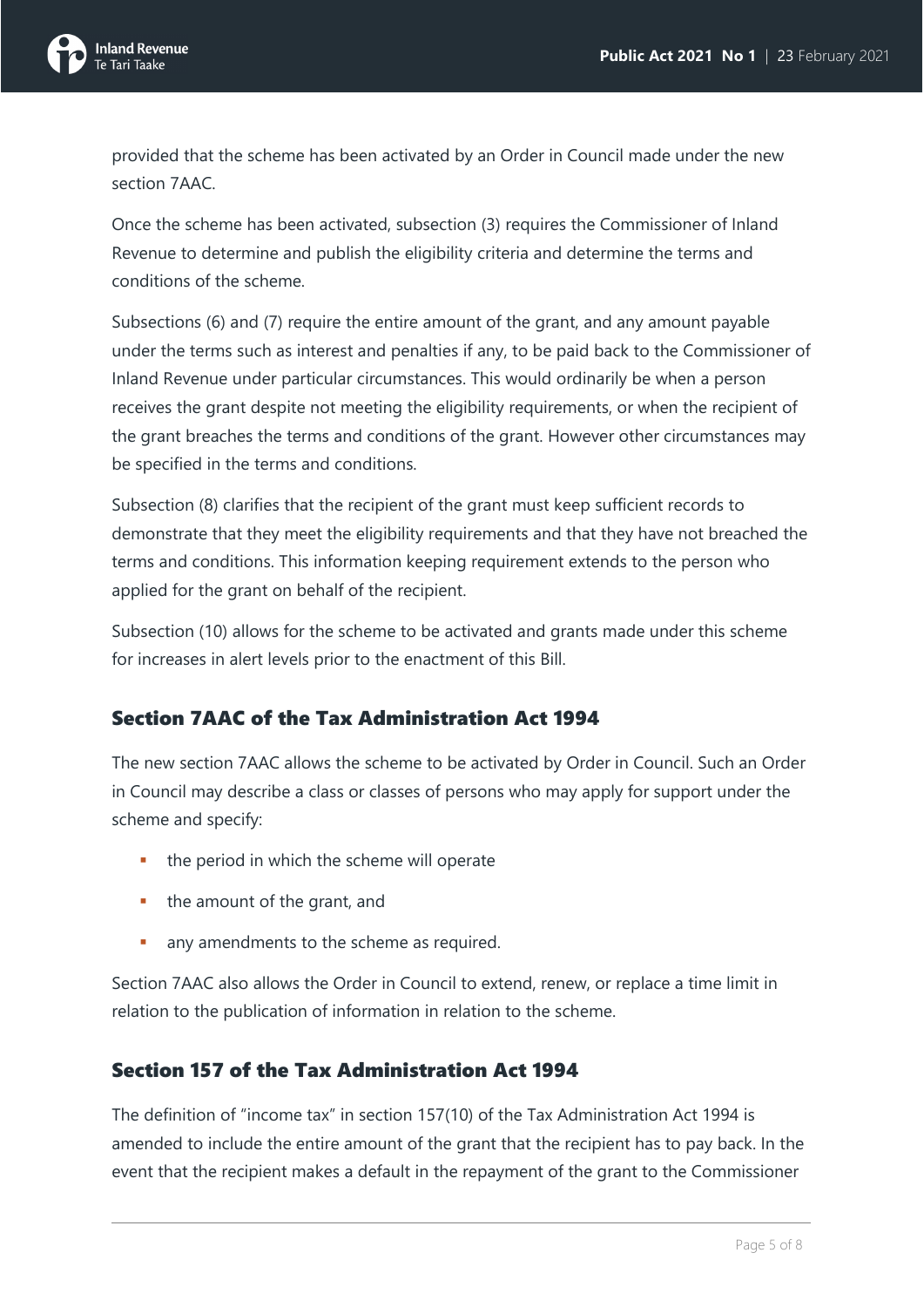

of Inland Revenue, the Commissioner is able to pursue the outstanding balance by issuing a notice under section 157.

#### Schedule 7, Part A, clause 13B of the Tax Administration Act 1994

The new clause 13B in schedule 7, Part A, of the Tax Administration Act 1994 allows the Commissioner of Inland Revenue to publish information relating to the scheme. Information that the Commissioner intends to publish includes the names of the persons to whom the Commissioner makes a grant under the scheme. However, the Commissioner is limited in the types of information that can be published and the clause imposes a time limit of 24 months for the information to remain published. This time limit may be extended by Order in Council made under section 7AAC on the recommendation of the Minister of Revenue.

Although this is not specified in the Act, the current policy on the publication of information is that only the following will be published:

- $\blacksquare$  the name of the recipient of the grant
- **the amount paid, and**
- **the period of alert level escalation for which this payment relates.**

However, the above will not be published if:

- the recipient has fewer than three employees, or
- the amount paid is capped four times the declared revenue decline.

The information will be published on a searchable database on the Inland Revenue website.

#### Section MB 13 of the Income Tax Act 2007

The amendment to section MB 13 of the Income Tax Act 2007 excludes a payment under the scheme from the calculation of a person's family scheme income. The rationale behind this is a grant made under the scheme is for business purposes only. As the grant is not available for private use, it should not be included in calculating a person's family scheme income.

#### Section YA 1 of the Income Tax Act 2007

The definition of "exempt interest" in section YA 1 of the Income Tax Act 2007 is amended to include interest payable in relation to the repayment of a grant under the scheme. This amendment relates to resident withholding tax (RWT) and ensures the grant recipient does not have to deduct RWT on any interest charged by the Commissioner of Inland Revenue.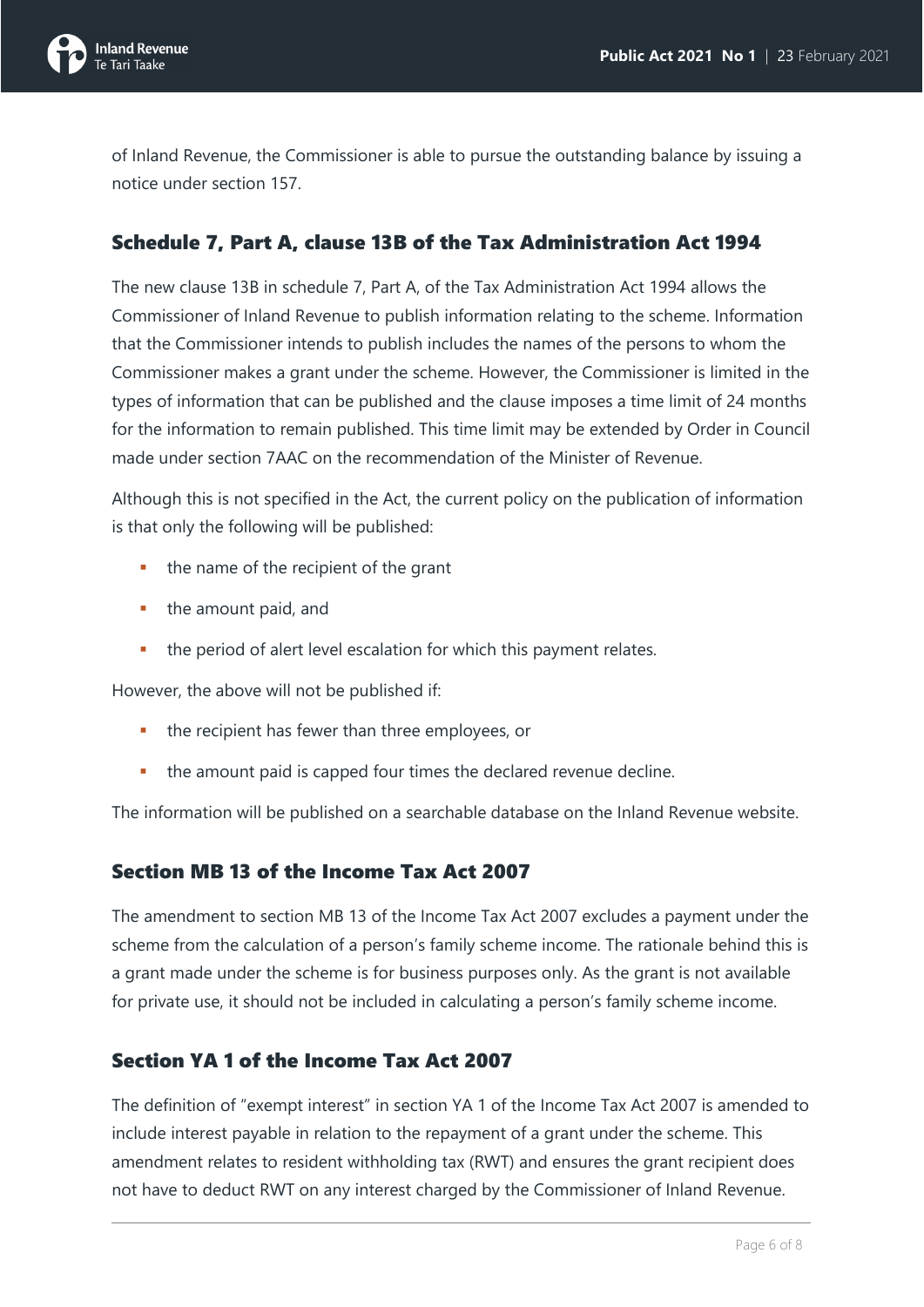

## <span id="page-7-0"></span>Minimum family tax credit threshold increased

#### *Section ME 1 of the Income Tax Act 2007*

The Act increases the minimum family tax credit (MFTC) threshold to align with the increases in benefit abatement thresholds.

### **Background**

From 1 April 2021, the benefit abatement thresholds will increase, allowing beneficiaries to earn a greater amount of additional income before their benefits start to reduce. As a consequence, the MFTC threshold is increased from 1 April 2021.

## Key features

The Act increases the MFTC threshold (described as the "prescribed amount" in section ME 1(3)(a)) of the Income Tax Act 2007) from \$29,432 to \$30,576, for the purposes of calculating MFTC entitlements (section ME 1(2)). The increase in the prescribed amount represents a \$22 increase in weekly income for MFTC recipients.

## Application date

The increase applies from 1 April 2021.